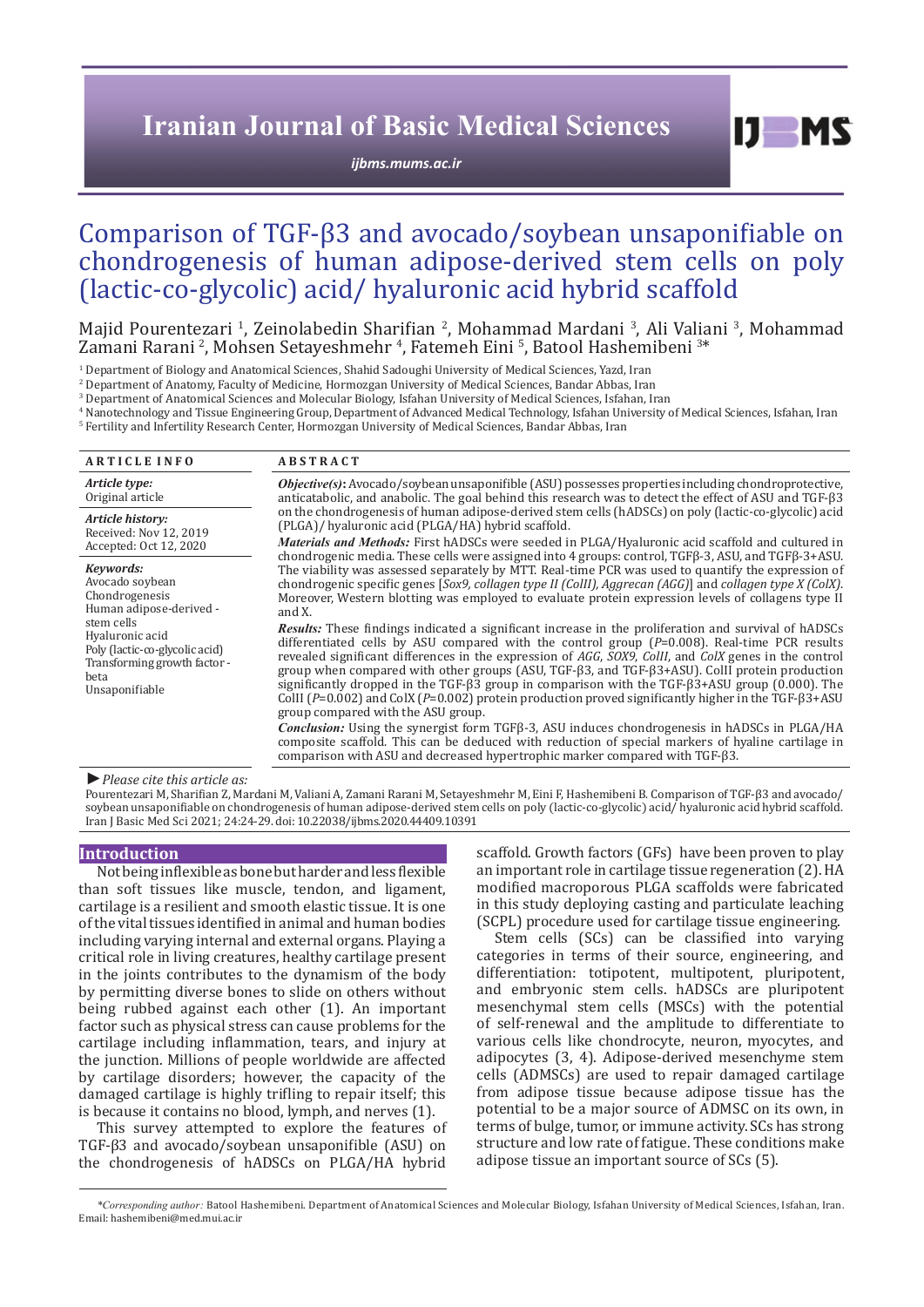The goal of ADMSCs implantation is to differentiate into chondrocytes, express large amounts of cartilage extracellular matrix (ECM), form hyaline cartilage, and then be assimilated into surrounding tissues. Scaffolding is first required for MSCs to be placed on damaged articular cartilage. PLGA ordinary scaffolds are operated and contain polylactic acid (PLA) and polyglycolic acid (PGA). PLGA has a variety of backgrounds, including degradability, low safety, effective drug delivery to the target tissues, and scaffold forming for renewal of cartilage defect via cell differentiation and cell residence support  $(6)$ .

Hyaluronan (HA) is recognized as a linear polysaccharide with replicates of D-glucuronic acid disaccharide and N-Acetyl-D-glucosamine. Developed and maintained abundantly in ECM, at the cell surface and intracellular cells, HA represents an amazing range of biological functions. In interaction with many types of proteins or proteoglycans, HA organizes ECM and maintains tissue homeostasis (7). Researchers have used the inherent biocompatibility and inherent degradability of hydrogen, as well as its reactivity to chemical modification, to produce diverse types of stem biomass and tissues with clinically likely involvement (8). To increase proliferation, differentiation, and attachment of chondrocytes for cartilage tissue engineering (CTE), HA was immobilized onto the surface of a macroporous biodegradable PLGA scaffold (9). HA is appreciated to bound with chondrocytes through varying receptors such as CD44 (10). The surface receptor interaction to HA gives rise to an intricate signaling pathway inducing chondrocytes to retain their major phenotype. Several reports have been put forth regarding the use of HA for application of CTE. Conjugated to fibrin and alginate matrices, HA dispenses an artificial ECM environment for chondrocytes encapsulated within them (11).

Transforming growth factor-β (TGF-β) is an effective regulator of chondrocyte proliferation and differentiation. In order to appreciate the underlying mechanisms of TGF-β intervened chondrogenesis, extensive research has been carried out (12). Through specific sets of SMAD transducers, TGF-β signaling has important functions such as regulating cell proliferation, differentiation, migration, and apoptosis, as well as the production and degradation of ECM (13). Generally, upon binding of TGF-β, type II receptor (TGF-β-RII), TGFβ-RII recruits and phosphorylates TGF-β-RI, inducing activation of SMAD2 or SMAD3 (SMAD2/3)(14). SMAD2 / 3 phosphorylates combine with co-SMAD (SMAD4), and the SMAD heteromeric complex translocates into the nucleus to regulate the transcription of target genes by directly binding to the SMAD-binding element (SBE) on DNA sequence (15). *SOX9* is one of these target genes being the principal transcription factor expressed in chondrocytes (15). *SOX9*, which is an HMGdomain transcription factor, controls other chondrocyte particular marker genes such as *AGG, Collagen2a1*, and *Collagen1a2* (16). *SOX5, SOX6,* and *SOX9*, collectively referred to as the *SOX* trio, cooperatively up-regulate the expression of type *II*, *IX*, and *XI* collagens as well as *AGG* (17). This increased expression enhances the primary phase differentiation of cartilage cells and enhances the potency to remodel SOX9 as a homodimer. The molecular regulation mechanisms of chondrogenesis

at the transcriptional measure are well determined, nevertheless the epigenetic regulation of these cartilage cell genes is still not well understood. (18).

Being plant extracts produced from avocado and soybean oils, ASU comprises the leftover fraction (approximately 1%) that fails to be made into soap following saponification. ASU contains one-third avocado and two-thirds indescribable soy. The primary components of ASU that are quickly agglutinated into cells are phytosterols - beta-sitosterol, campesterol, and stigmasterol. ASU is a complex composition of multiple compounds, such as fat-soluble vitamins, sterols, triterpene alcohols, and perhaps fatty acids. However, the individuality of the effective component is not yet recognized. The original contributor to biological function in particular chondrocytes is known to be the sterol contents of ASU preparations (19). Possessing chondroprotective properties, ASU prevents the breakdown of cartilage and stimulates cartilage repair through inhibiting a number of molecules and pathways implicated in osteoarthritis (OA). By preventing inflammatory cytokines such as TNF, IL-1, IL-6, IL-8, and PGE2 through modulation of NF-kappaB, ASU stimulates the synthesis of Coll and AGG (19). The combination of ASU and epigallocatechin gallate (EGCG, a major component of green tea catechins) impinges on a wide spectrum of inflammatory molecules including expression of COX-2 and production of Prostaglandin E2 in chondrocytes (20). According to what was said, the purpose of this study was to investigate the effect of TGF-β3 and ASU on the chondrogenesis of hADSCs on the PLGA/HA hybrid scaffold.

#### **Materials and Methods**

Sigma Aldrich Company (St Louis, MO, USA) was the source of all the chemicals needed to be purchased, if not stated otherwise. ASU was obtained from the Iranian Perarian Pars company.

#### *Experimental design*

Cells were seeded in PLGA/HA scaffolds following the isolation of hADSCs from the subcutaneous adipose tissue and three passages. SCs were subdivided into four subgroups including control, TGF-β3 (10 ng/ml TGF-β3+ chondrogenic medium), ASU (10 µg/ml ASU + chondrogenic medium) and TGF-β3+ ASU (10 ng/ ml TGF-β3+10 µg/ml ASU + chondrogenic medium). In each subgroup, triplicate was prepared and cultured for 14 days (21). At the final phase of the treatment, cells were isolated from PLGA/HA scaffolds for MTT, realtime PCR, and Western blot analysis.

#### *Fabrication of the composite scaffold*

As stated before, the PLGA scaffold is prepared by way of Solvent Casting/ Progen Leaching (SC/PL) penetrating method using methylene chloride(22). Briefly, concentration of polymer solution/ solvent (8% w / v) PLGA concentration in methylene chloride casting in cylindrical silicon molds (diameter 9 mm and height 3 mm) with sodium chloride salt particles (approx. particle size 180 micrometer) was filled as porogen. For 24 hr, the scaffolding was dried at room temperature. In order to leach out the sodium chloride particles, samples were soaked in deionized water for 2 days. During this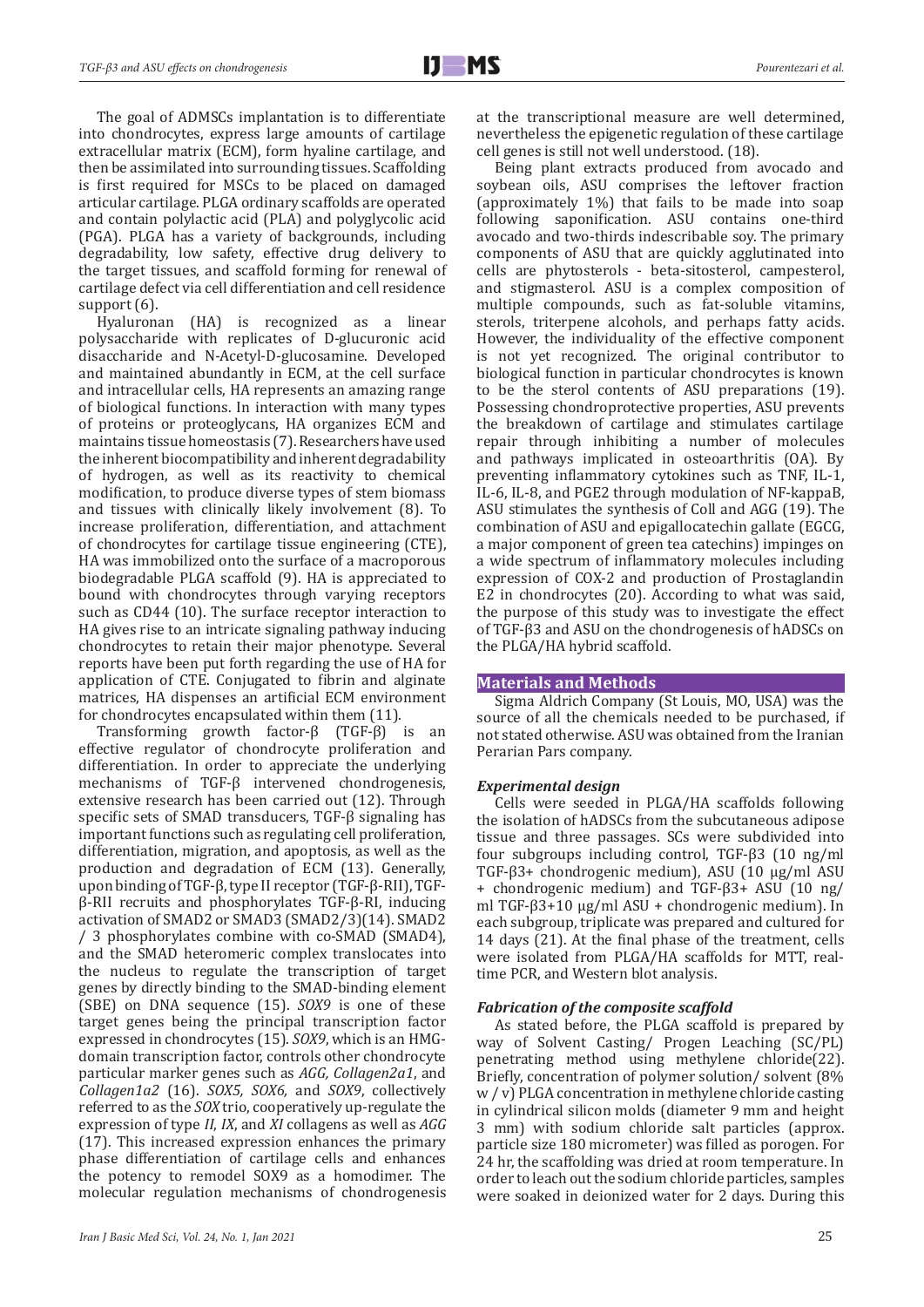period, water was renewed three times. Ultimately, the samples were freeze-dried in a freeze-dryer at -80 ° C for 48 hr (Christ Alpha2\_4Ld Plus, Germany) to produce a highly porous construct yielding no solvent in their structures. By impregnation of PLGA scaffolds in a 2% solution of hyaluronic acid for 24 hr, composite scaffolds were prepared (23). Finally, porous hybrid scaffolds prepared with 70% ethanol and ultraviolet radiation were sterilized.

### *Isolation and proliferation of hADSCs*

After taking a written consent in the operating room, and under the sterF=Forward primer, R=Reverse primer, Col II= Collagen type II, Col  $\hat{X}$ =Collagen type X, AGG= Aggrecan, GAPDH= Glyceraldehyde 3- phosphate dehydrogenase

## *In vitro chondrogenic differentiation*

HADSCs harvested from pass 3 in the chondrogenic environment (modified high glucose Dulbecco Eagle modified, again with 100 nm dexamethasone, 100 μg sodium pyruvate, 10 μg/ml ASU, 1% ITS+Premix, 40 μg/ml proline) were suspended. Then ascorbate-2 phosphate, 1% penicillin-streptomycin, bovine serum albumin 0.5 mg/ml and linoleic acid 5 μg/ml was added (24). To load cells on the PLGA/HA composite scaffold (pore size 187  $\mu$ m) in the 24-ring plate scaffold,  $2\times10^{6}$ per 200 ml average loaded on each scaffold, plate incubated at 37 °C and 5%  $CO_2$  for 2 hr, then 500  $\mu$ m of chondrogenic content was added to each well. And, every 3 days half of the medium was replaced.

#### *3-(4,5-dimethylthiazolyl-2)-2,5-diphenyltetrazolium bromide (MTT) assay*

Viability tests were employed using the MTT colorimetric assay. On day 14, the medium was removed and replaced with 400 µl DMEM high glucose and 40 µl of MTT solution (5 mg/ml in PBS). Then it was incubated at 37 °C, 5 % CO<sub>2</sub> for 4 hr. The medium was then discarded and 400 µl dimethyl sulfoxide (DMSO) was added to each well and incubated for 2 hr in the dark at room temperature. DMSO dissolved the formazan crystals and produced a purple color. Ultimately, 100 µl of each well was

Table 1. Genes and primers used in the real-time polymerase chain reaction (3)

| Gene         | Primer sequences           | <b>Size</b> |
|--------------|----------------------------|-------------|
|              | (forward and reverse)      | (base pair) |
| Col II - F   | CTGGTGATGATGGTGAAG         | 130         |
| $Col II - R$ | CCTGGATAACCTCTGTGA         |             |
| $SOX9-F$     | TTCAGCAGCCAATAAGTG         | 133         |
| $SOX9 - R$   | TTCAGCAGCCAATAAGTG         |             |
| $ColX-F$     | AGAATCCATCTGAGAATATGC      | 127         |
| $ColX - R$   | CCTCTTACTGCTATACCTTTAC     |             |
| $AGG - F$    | <b>GTGGGACTGAAGTTCTTG</b>  | 187         |
| $AGG - R$    | <b>GTTGTCATGGTCTGAAGTT</b> |             |
| GAPDH-F      | AAGCTCATTTCCTGGTATG        | 125         |
| GAPDH-R      | CTTCCTCTTGTGCTCTTG         |             |

F: Forward primer, R: Reverse primer, Col II: Collagen type II; Col X: Collagen type X, AGG: Aggrecan; GAPDH: Glyceraldehyde 3- phosphate dehydrogenase

transferred to the 96-well plates and the amount of light absorption or optical density (OD) was measured at 570 nm wavelength with an ELISA reader (Hyperion MPR4). All measurements were performed in triplicates (21).

## *Real-time PCR analysis*

Gene expression of special cartilage matrix molecules was evaluated by real-time PCR. On day 14, scaffolds were washed with PBS. For the fibrin scaffold, 990 µl of TRIzol with 10 µl of mercaptoethanol was added to the cell mass and the cell plate was placed at room temperature for 5 min. Later, 200 µl of chloroform was added to the solution and after vigorous shaking for 15 min., the plate was placed at lab temperature for 2–3 min. Then, the solution was centrifuged at 12000 rpm, 4 ° C for 15 min. RNeasy mini kit (Qiagen, cat. no. 74101) was applied for isolation of RNA from the resulting cells. cDNA was synthesized by using Oligo-primers and the RevertAid First Strand cDNA Synthesis Kit (Fermentas, England). Real-time PCR was conducted in a Rotor-Gene 6000 Real-time Thermal Cycler (Corbett Research Pty. Ltd., Australia). The PCR mixture contained 10 µl of extracted RNA and 1 µl of oligo, ribonuclease inhibitor, deoxynucleoside triphosphate (dNTP), and reverse transcriptase enzyme. Then, the following components were added consecutively: 2.5 µl of 10 x buffer, 0.5 µl of 10 mM dNTP, 1 μl of F Primer, 1 μl of R Primer, 2 μl of prepared Taq DNA, 0.5 μl of the polymerase enzyme, and  $H_2$ O to achieve a final volume of 25 µl. Then, cDNA was amplified under the following conditions: denaturation at 95 ° C for 10 min, denaturation at 95 ° C for 15 sec, annealing at 60 ° C for one min and extension at 72 ° C for one min, the whole process was performed for 40 cycles (Table 1) (25). Finally, the melting curve was plotted by Melt curve software. This protocol was used for all three genes. The entire primers employed in the real-time PCR were designed using the Allele ID software (ver. 7.6) as illustrated in [Table](https://www.ncbi.nlm.nih.gov/pmc/articles/PMC5811761/table/T1/) 2.

#### *Western blotting*

First, protein samples were electrophoresed for 120 min at 70 V on 7% SDS polyacrylamide with 5% stacking gel. The proteins were then transformed with a nitrocellulose paper at 40 mA for 120 min. The nitrocellulose blot was blocked with a solution of 4% (W/V) dry milk for 3 hr. The blot was washed in TTBS and then incubated with collagen type I monoclonal antibody (Abcam) at a 1:1000 dilution overnight. The goat anti-mouse secondary antibody was added at a dilution of 1:5000 for 3 hr. After final washing, the protein bands were detected with DAB (26)**.**

## *Statistical analysis*

All the statistical analyses were performed using SPSS software version 19. Data were expressed as mean±SEM. To verify the normal distribution of the data, the Kolmogorov-Smirnov test was used. Data were then analyzed using one-way ANOVA and LSD *post hoc* tests. Statistical significance was set at *P*<0.05.

## **Results**

In Table 3, the MTT assay results are exhibited. As they reveal, ASU can significantly increase the proliferation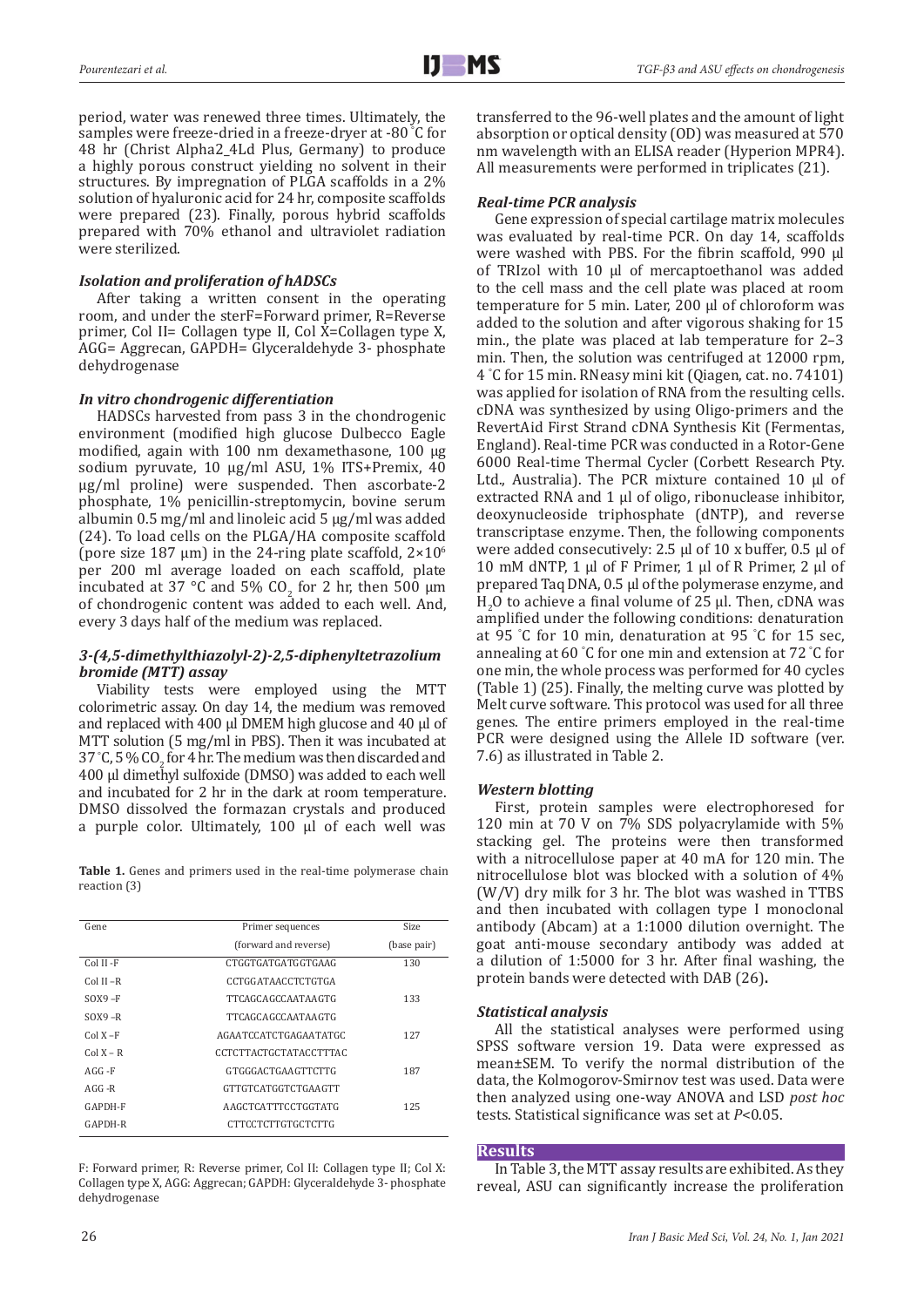**Table 2.** Time and temperature of the real-time PCR cycles(2)

| Steps                 | Temperature and time      |
|-----------------------|---------------------------|
| Initial denaturation  | 95 $\degree$ C for 10 min |
| Cycle denaturation    | $95 °C$ for 15 sec        |
| Annealing & extension | $60^{\circ}$ C for 1 min  |

and survival of ADSC differentiated cells in the PLGA/ HA scaffold compared with the control group (*P*=0.008) (Table 3).

Real-time PCR results demonstrated significantly lower expression of AGG, SOX9, ColII, and ColX genes in the control group compared with TGF-β3 and TGF-β3 + ASU groups (*P*<0.05). On day 14, the expression of the ColX gene in the TGF-β3 group was significantly higher than in the ASU group (*P*=0.000). Also, the expression of SOX9, AGG, ColII, and ColX genes in the TGF-β3 group was significantly higher compared with ASU and TGF-β3 + ASU groups (*P*<0.05). In addition, the expression results of SOX9, AGG, and ColII genes in the ASU group proved significantly lower than those in the TGF-β3 + ASU group (*P*<0.05). (Table 3).

Our Western blotting results are summarized in Table 3. As shown, there was no significant difference in ColX production in the control group compared with ASU. On day 14, ColII (*P*=0.000) and ColX (*P*=0.001) protein production turned out to be significantly higher in the TGF-β3+ASU group in comparison with the



**Figure 1.** Collagen type II and collagen type X protein after 14 days of inductions examined by Western blot analysis. β-actin was used as an internal control

control group. Also, ColX protein production proved significantly higher in the TGF-β3 group compared with the ASU group (P=0.000). However, CollI protein production significantly decreased in the TGF-β3 group when compared with the TGF-β3+ASU group (*P*=0.000). Finally, ColII (*P*=0.002) and ColX (*P*=0.002) protein production was found to be significantly higher in the TGF-β3+ASU group in relation to the ASU group (Figure 1) (Table 4).

| Variables   | Control<br>Mean±SD | $TGF-\beta3$<br>Mean±SD | ASU<br>Mean±SD  | $TGF-\beta3+ASU$<br>Mean±SD | $P$ -value                                                               |
|-------------|--------------------|-------------------------|-----------------|-----------------------------|--------------------------------------------------------------------------|
| <b>MTT</b>  | $77+7$             | 48.66±10.69             | $67+12.76$      | $62+7.54$                   | 0.008 <sup>a</sup>                                                       |
| SOX9 gene   | 1                  | $8.3 \pm 2.48$          | $4.56 \pm 2.18$ | $14.1 \pm 2.52$             | $0.003$ <sup>a</sup><br>0.000c<br>0.009e<br>$0.001$ f                    |
| AGG gene    | $\mathbf{1}$       | $8.3 \pm 0.86$          | $6.03 \pm 1.3$  | $15.4 + 4.3$                | 0.01 <sup>a</sup><br>0.049 <sup>b</sup><br>0.000c<br>0.011e<br>$0.003$ f |
| Col II gene | $\mathbf{1}$       | $6.7 \pm 1.68$          | $3.7 \pm 1.15$  | $17.33 \pm 2.55$            | $0.003$ <sup>a</sup><br>$0.000$ cef                                      |
| $ColX$ gene | $\mathbf{1}$       | 14.6±2.38               | $3.73 \pm 0.8$  | $6.46 \pm 1.95$             | $0.000$ ade<br>0.003c                                                    |

**Table 3.** MTT assay and gene expression (*SOX9, Aggrecan, collagen type II,* and *collagen type X*) in different groups 14 days after the culture of adipose-derived stem cells

a: Difference between control and TGF-β3; b: Difference between control and ASU; c: Difference between control and TGF-β3+ASU; d: Difference between TGF-β3 and ASU; e: Difference between TGF-β3 and TGF+ASU; f: Difference between ASU and TGF-β3+ASU

**Table 4.** Protein production (Western blot) collagen type II and collagen type X in different groups 14 days after the culture of adipose-derived stem cells

| Variables         | Control<br>Mean±SD | $TGF-\beta3$<br>Mean±SD | ASU<br>Mean±SD  | $TGF-\beta3+ASU$<br>Mean $\pm$ SD | $P$ -value                                   |
|-------------------|--------------------|-------------------------|-----------------|-----------------------------------|----------------------------------------------|
| Col II<br>protein | 0.1                | $0.37 \pm 0.15$         | $0.25 \pm 0.07$ | $0.87 \pm 0.28$                   | 0.000c<br>0.005e<br>$0.002$ f                |
| Col X<br>protein  | 0.1                | $0.78{\pm}.2$           | $.15 \pm 0.05$  | $.61 \pm 0.13$                    | $0.000$ <sup>ad</sup><br>0.001c<br>$0.002$ f |

a: Difference between control and TGF-β3; b: Difference between control and ASU; c: Difference between control and TGF-β3+ASU; d: Difference between TGF-β3 and ASU; e: Difference between TGF-β3 and TGF+ASU; f: Difference between ASU and TGF-β3+ASU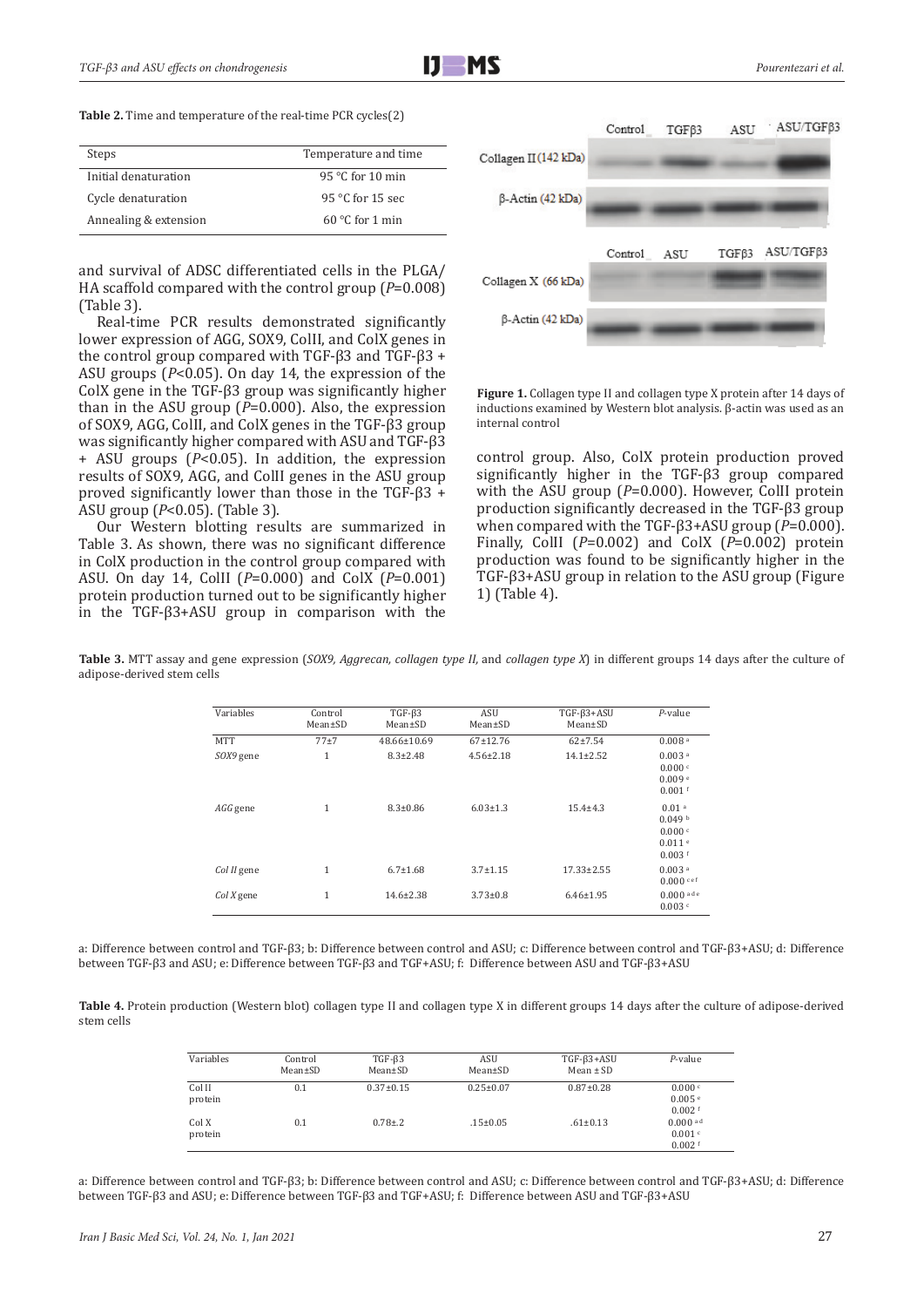#### **Discussion**

Tissue engineering is a promising approach to articular cartilage defects, administrating 3-dimensional scaffolds employed in the cell and effective GFs (27).

Generally, bone marrow stem cell (BMSC) is the most common source of MSCs. However, BMSC utilization is limited by low tissue and cell volume. An important challenge in regenerative medicine and tissue engineering is the assessment of the source of new SCs. For reconstructing damaged cartilage, adipose-derived mesenchymal stem cells (ADMSCs) are employed. This is because adipose tissue, in the absence of any moralist issue, tumor, or immune risk induced by potent SCs, can automatically produce a high origin of ADMSC in an autologous way. These factors bear the potential to make adipose tissue a good source of SCs (5).

Studies have demonstrated that high cell density and cellular interaction are required for the efficiency of cartilage tissue in the function of chondrogenesis. This can be attained via high-density 3-D scaffold cell-cell interaction (28). Scaffolds have been shown to promote the biological functions of cells and ECM synthesis (29). Further, it should be noted that studies have to date been organized to trigger chondrogenesis by applying different scaffolds, each with its pros and cons. The drawback attached to natural scaffolding comprises limited mechanical properties and great host enzyme degradation (28). On the other hand, synthetic polymers, although possessing desirable mechanical properties, are not desirable in terms of biocompatibility and low adhesion property for cell attachment (28). Earlier studies have identified that PLGA porous scaffolds are very prevalent synthetic types for their mechanical properties and low harmful features (30). They are destitute of any environmental activity in favor of stem cell growth and differentiation and maintenance of cartilage cell phenotype. By improving the area using bioactive materials, such natural polymers can enhance their activity and biocompatibility. In addition, by impregnating scaffolds with hyaluronic acid, they can further mimic ECM for cells. In this procedure, the adhesion and chondrogenesis and cartilage organization are corroborated exclusively (28). Jeong Eun Song *et al.* report that the blend of HA in the PLGA scaffold bears the potential to increase the production of AGG and Coll (23). Our study revealed that PLGA/HA scaffold can be considered as an appropriate scaffold for differentiation of hADSCs by ASU and TGF-β3+ASU due to higher expression of the genes involved in chondrocyte differentiation.

For tissue regeneration especially that of cartilage tissue, GFs appear to be essential as one of the goals of CTE lies in discovering an appropriate stimulating agent to chondrogenic stimulation of SCs to synthesize an ECM to resemble natural cartilage. In some studies, several researchers have worked on the chondrogenesis of ADSCs in various scaffolds and GFs (31). Yet, information about chondrogenesis of ADSCs via TGF-β3, ASU, and TGF-β3+ASU in PLGA/HA scaffolds remains to be known.<br>For *in* 

vitro chondrogenic differentiation of MSCs, a vital requirement is treatment with TGF-β3 superfamily members. In promoting cartilage related gene expression, intracellular signaling cascades,

especially those which are involved in the mitogenactivated protein kinases, ERK-1, p38, and JNK have been proven to be actuated by TGF-βs (32). Exogenous use of GFs such as TGF-βs and BMP-6 have been investigated to induce chondrogenic differentiation from SCs; however, exogenous recombinant GFs bear short half time and are rather expensive; TGF-βs, in particular, induce apoptosis and cell hypertrophy in terminal chondrogenic differentiation. In line with our findings, a study reported that using TGF-β1 as a GF in the chondrogenic process causes expression of *ColII* in the 4th day, whereas it stimulates expression of *ColX*, as the marker of hypertrophy, in the  $11<sup>th</sup>$  day (33). Due to the problems pertinent to recombinant GF as well as its safety and efficiency, there exists a limitation for exogenous use of GF in clinical treatment. Whereas ASU comprises natural components having beneficial effects on OA, previous studies have revealed that ASU bears a chondroprotective effect on cartilage and chondrocytes. Moreover, ASU enjoys anabolic effects thus having the capacity to stimulate endogenous production of TGF-βs

in chondrocytes (34, 35). Hashemibeni *et al.* identified that ASU can improve the proliferation and survival of differentiating ADSCs to chondrocytes in fibrin scaffolds (21). In this study, the results of MTT revealed the proliferation rate of cells in ASU groups compared with the control group. These findings indicate that the proliferation rate in the ASU group decreases; this is not, however, the case for the differentiation rate. In this study, we used TGF-β3 and ASU in chondrogenic media and the findings revealed an up-regulation in the gene expression *SOX9*, *AGG*, and *ColII* in TGF-β3, ASU, and TGF-β3+ASU groups compared with the control group.

ASU also increases ColII protein production. A study revealed that ASU can induce the expression of *ColII* in chondrocytes during culture in a monolayer environment (36). Moreover, Hashemibeni *et al.* compared ASU and TGF-β1 and demonstrated that expression of *ColII* stands higher in the TGF-β1 group, but the expression of *AGG* proves to be higher in TGF-β1 alone or along with ASU in fibrin-alginate scaffolds. Besides, the expression of ColX was found to be lower in ASU alone or along with TGF- $β1$  in fibrin scaffold (21). We have shown that TGF-β3 increases gene expression and protein production of ColX compared with the control, ASU, and TGF-β3+ASU groups. This projects the beneficial effects of ASU on reducing cartilage hypertrophy. These results indicate that hADSCs containing ASU and TGFβ3+ASU in PLGA/HA composite scaffold are effective to potentially enhance articular cartilage regeneration with less hypertrophy. Consistent with our study, Izadi *et al*  demonstrated that ASU enhances specific chondrogenic genes with less hypertrophy (35).

#### **Conclusion**

Using TGFB and ASU particularly in synergist form can trigger chondrogenesis in hADSCs in a PLGA/HA composite scaffold. This can be deduced by the increase of special markers of hyaline cartilage and reduction of the hypertrophic marker in comparison with TGF-β3. In general, these natural compounds can act as suitable inducing factors for chondrogenesis.